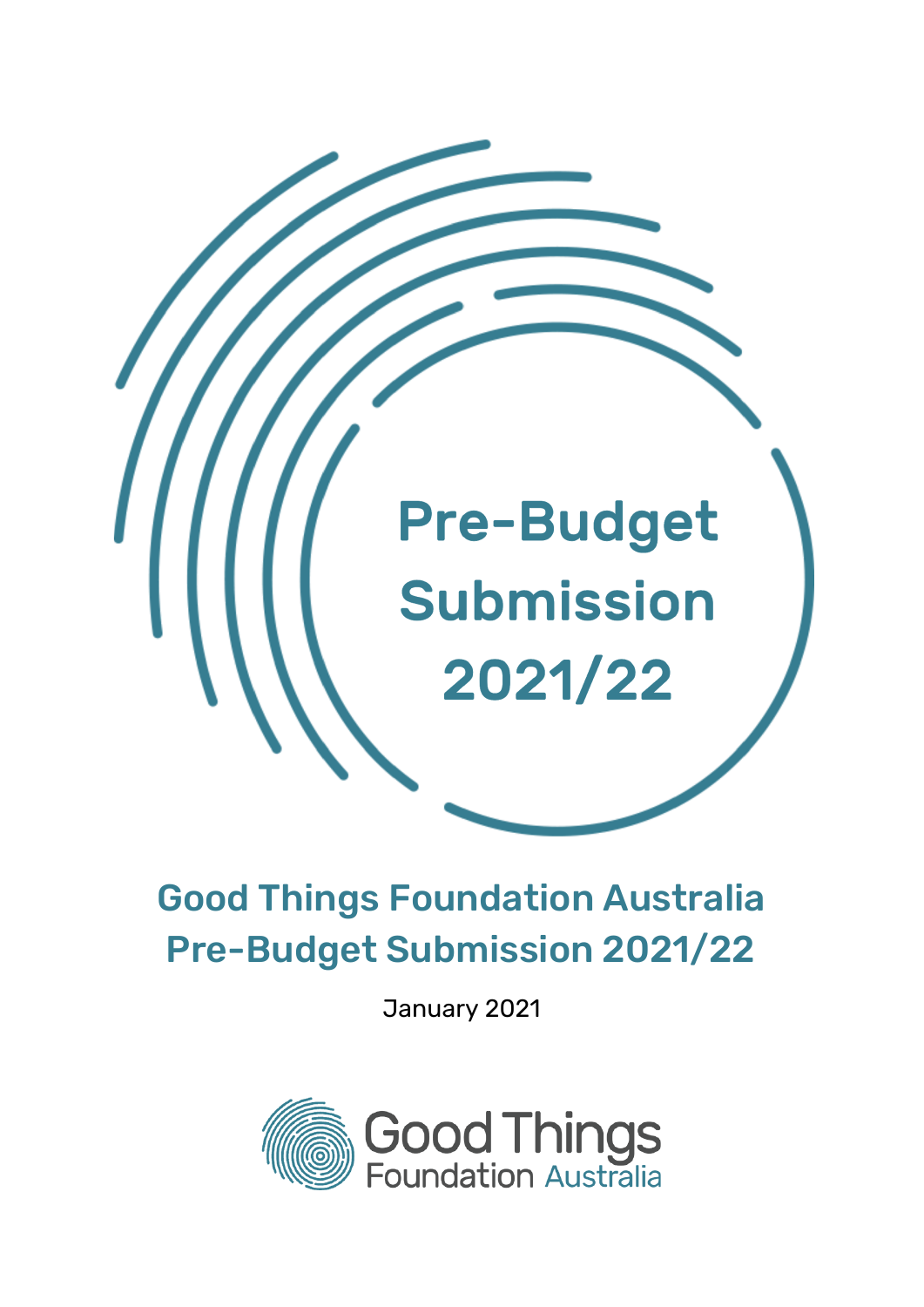| <b>Executive Summary</b>                                                                 | 3  |
|------------------------------------------------------------------------------------------|----|
| <b>Introduction</b>                                                                      | 4  |
| Essential, work-ready digital skills to maximise participation in the digital<br>economy | 6  |
| <b>Priority Groups</b>                                                                   | 6  |
| Supporting digital skills development                                                    | 7  |
| Recommendations                                                                          | 8  |
| Support adoption of telehealth and digital health initiatives                            | 10 |
| Recommendations                                                                          | 11 |
| Improve digital media literacy and online safety for vulnerable people                   | 12 |
| Recommendations                                                                          | 13 |
| <b>About Good Things Foundation Australia</b>                                            | 14 |
| Contact                                                                                  | 14 |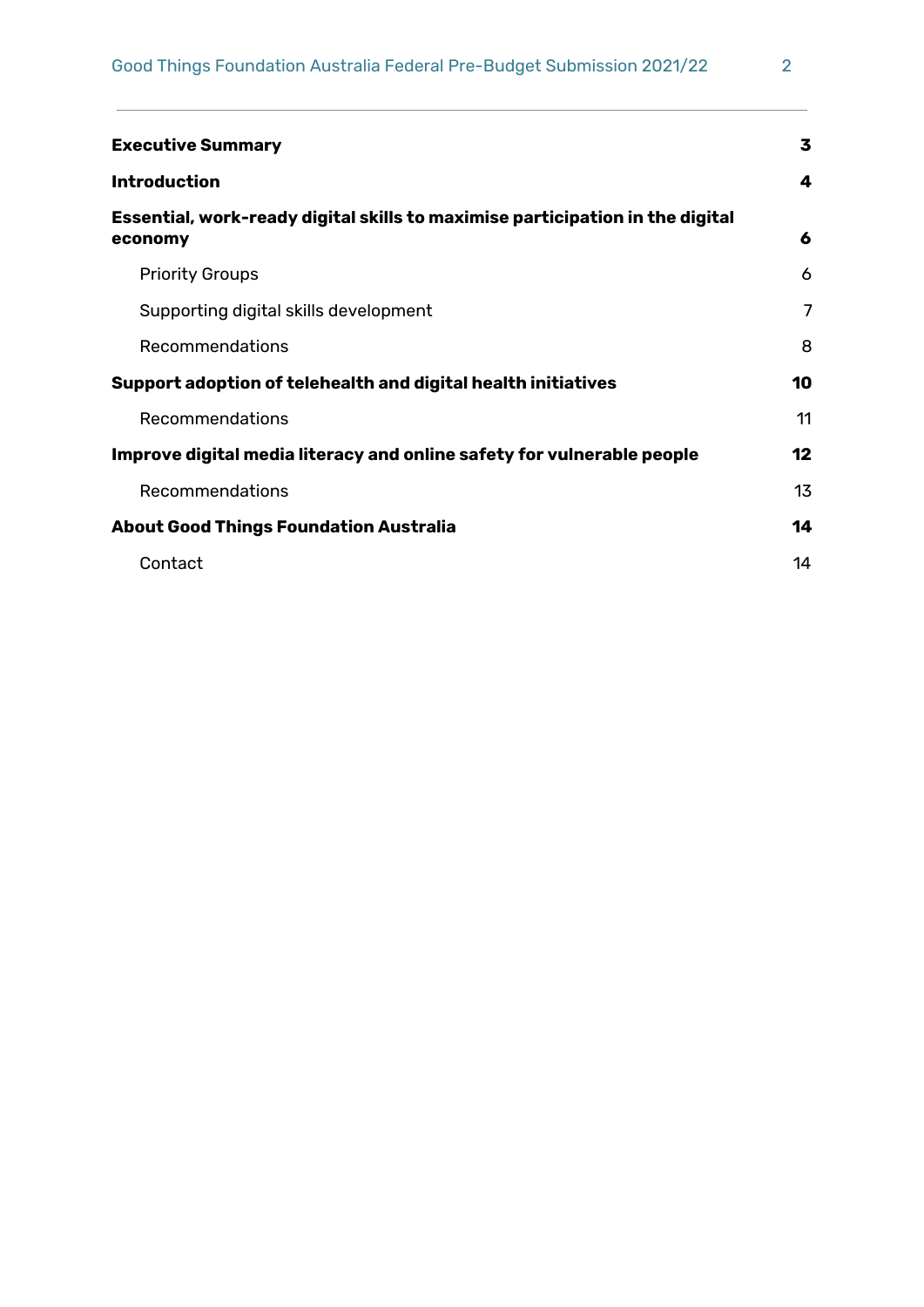### <span id="page-2-0"></span>**Executive Summary**

The COVID-19 pandemic has highlighted the digital divide in this country which, without urgent action, is at risk of becoming even wider. A digitally included country is one where all citizens can participate in the rapidly transforming digital economy, find and maintain work, maintain social connections, access online government and health services, and find reliable information, even in times of crisis. To support our communities to recover from the pandemic and become digitally resilient participants of the digital economy, this Federal Budget the Australian Government must:

- 1. **Provide funding for community-based essential digital skills programs to ensure all Australian adults are work-ready for the new economy.** Particular focus needs to be given to supporting women re-entering the workforce, small business owners, people with disability, Indigenous Australians and CALD communities.
- 2. **Extend community education programs so all Australians have the skills to adopt telehealth and digital health initiatives.** Community-based digital health literacy programs have supported people during the pandemic to manage their health and wellbeing using tools like My Health Record, and find reliable information online. As the health landscape rapidly transforms, more support is needed to maximise uptake of telehealth and government health initiatives.
- 3. **Establish digital media literacy programs targeting adults with low digital capability to reduce online harms and prepare for emergencies.** Locally delivered but nationally coordinated community education programs are needed to support vulnerable adults to safely navigate the online world, find reliable information (particularly in a crisis) and understand how to report harms and keep their families safe online.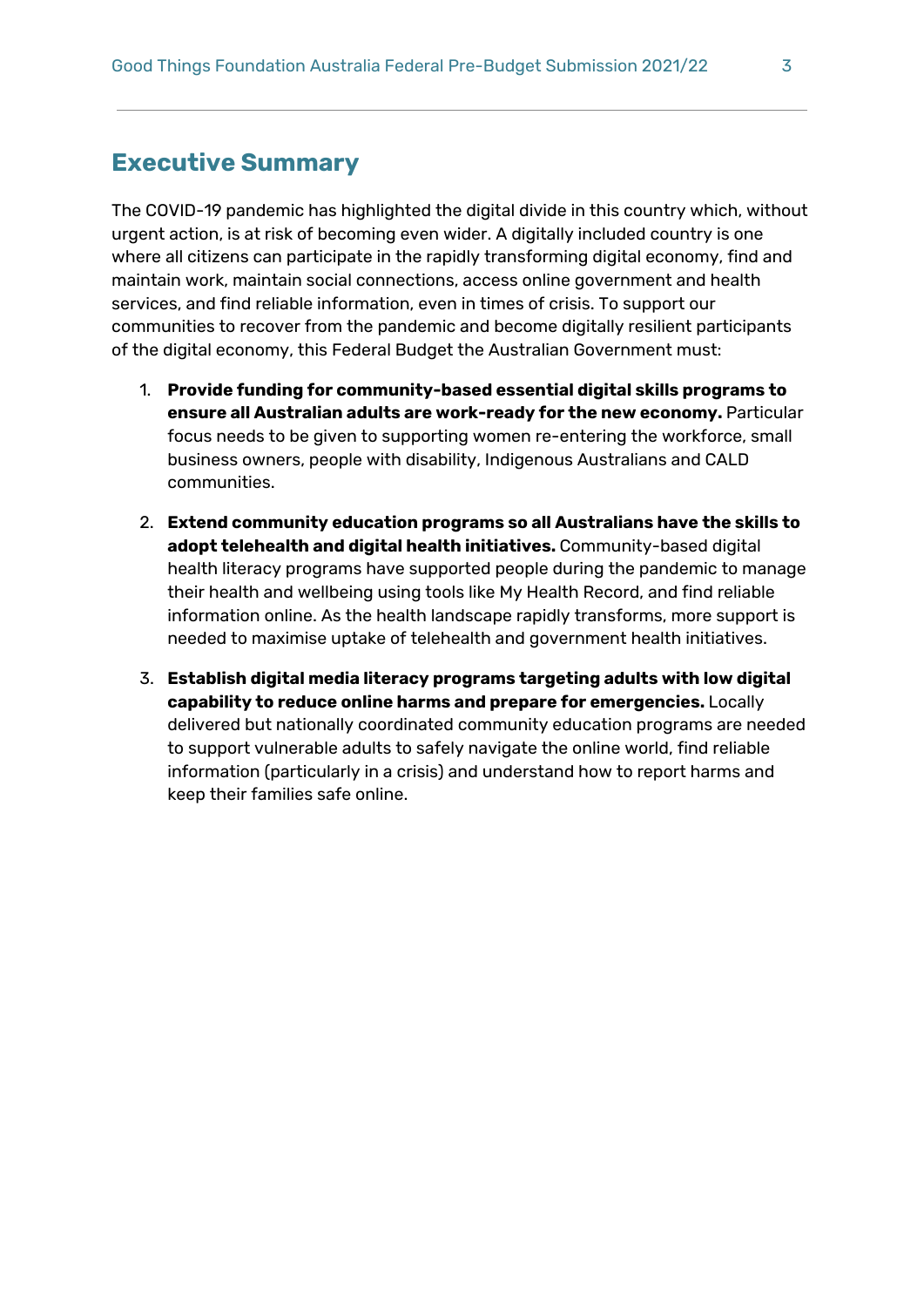### <span id="page-3-0"></span>**Introduction**

**The COVID-19 pandemic saw a rapid increase in digitisation in all aspects of our society. Transitioning to a digital economy has been recognised by both Federal and State Governments as key to our nation's economic recovery from the impact of COVID-19. Never before has it been so important for everyone to be digitally 1 capable, confident and safe online.**

The pandemic and associated lockdowns saw rapid digital transformation of many workplaces and essential services. During the national lockdown, Australian adults increased their internet usage, seeing it as essential for paying bills, shopping, accessing news and information, staying in touch with loved ones, working and entertainment. 2

However, over 2.5 million Australians are not online, $<sup>3</sup>$  with even more having limited</sup> digital skills and confidence, putting them at extreme risk of being left behind as our economy transforms. Less than 40% of Australians feel that they can keep up with the rapid changes in technology our society is experiencing. $^{\textrm{\tiny{A}}}$ 

Being digitally excluded means not having the access or ability to connect safely and confidently to the internet in an affordable way. The Australian Digital Inclusion Index (ADII) identifies the people across Australia who are more likely to experience digital exclusion as being:

- Older Australians
- People on lower incomes
- People with lower levels of education
- Indigenous Australians
- People who have a mobile-only connection
- People with disability
- People out of the workforce
- $\bullet$  People living in rural areas.<sup>5</sup>

See our Digital Nation [Australia](https://www.goodthingsfoundation.org.au/research-publications/digital-nation-australia-2020) 2020 resource here for more insights on who is most likely to be left behind.

With the impact of COVID-19, many more are at risk of falling into the digital divide. Unemployment and underemployment rates have risen,<sup>6</sup> seeing more people out of the workforce while the pandemic-led digital revolution is taking place. Even while facing

<sup>1</sup>[https://www.industry.gov.au/news-media/national-meeting-of-digital-economy-and-technology-ministers-communi](https://www.industry.gov.au/news-media/national-meeting-of-digital-economy-and-technology-ministers-communique-may-2020) [que-may-2020](https://www.industry.gov.au/news-media/national-meeting-of-digital-economy-and-technology-ministers-communique-may-2020)

<sup>2</sup> <https://www.esafety.gov.au/sites/default/files/2020-06/Covid-19-impact-on-Australian-adults-online-report.pdf>

<sup>3</sup> [https://digitalinclusionindex.org.au/wp-content/uploads/2020/10/TLS\\_ADII\\_Report-2020\\_WebU.pdf](https://digitalinclusionindex.org.au/wp-content/uploads/2020/10/TLS_ADII_Report-2020_WebU.pdf)

<sup>4</sup> [https://digitalinclusionindex.org.au/wp-content/uploads/2020/10/TLS\\_ADII\\_Report-2020\\_WebU.pdf](https://digitalinclusionindex.org.au/wp-content/uploads/2020/10/TLS_ADII_Report-2020_WebU.pdf)

<sup>5</sup> [https://digitalinclusionindex.org.au/wp-content/uploads/2020/10/TLS\\_ADII\\_Report-2020\\_WebU.pdf](https://digitalinclusionindex.org.au/wp-content/uploads/2020/10/TLS_ADII_Report-2020_WebU.pdf)

<sup>6</sup> [https://www.abs.gov.au/statistics/labour/employment-and-unemployment/labour-force-australia/latest-release,](https://www.abs.gov.au/statistics/labour/employment-and-unemployment/labour-force-australia/latest-release) December 2020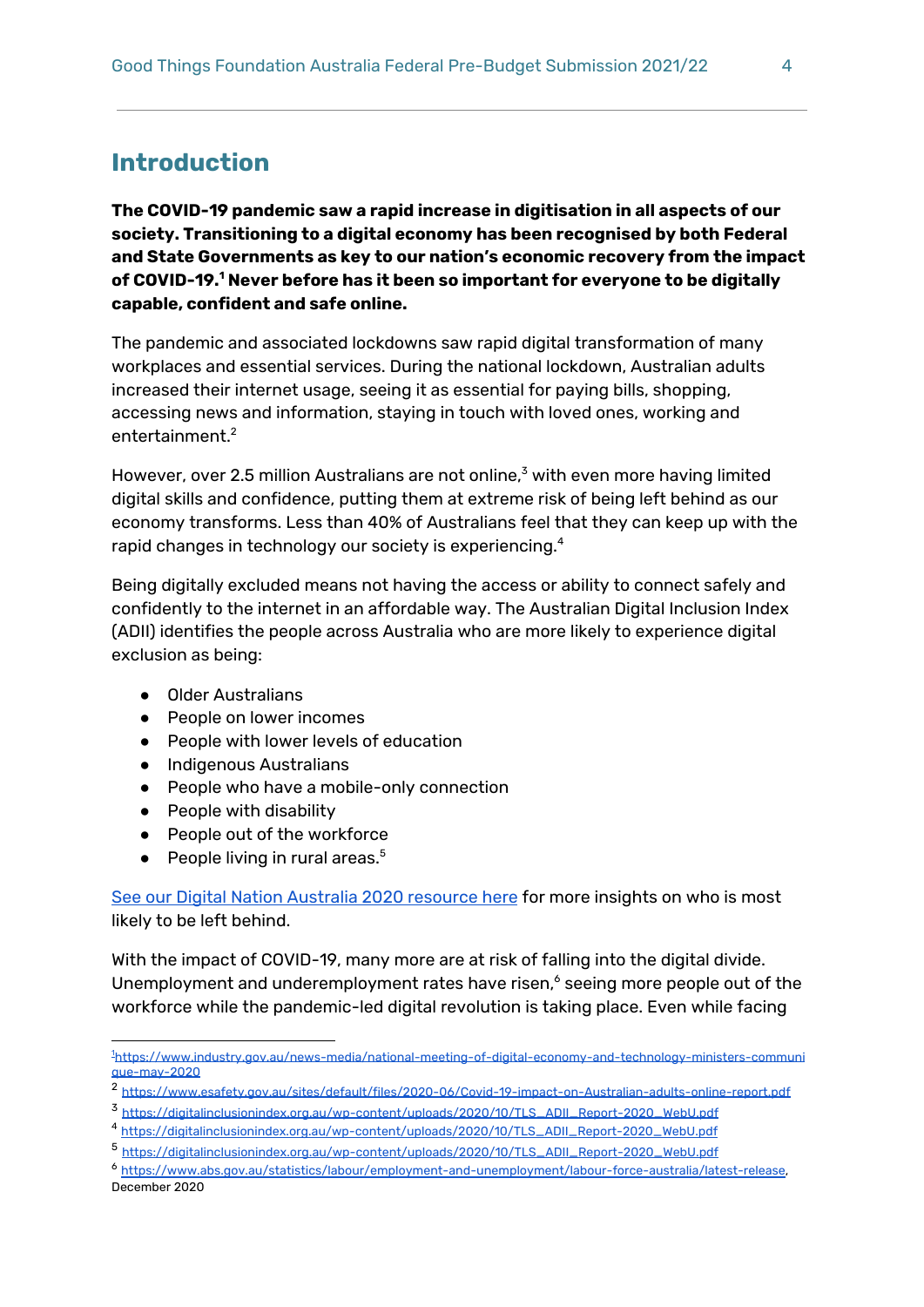disruption themselves, community organisations who provide digital skills programs have provided even more support to their communities, with many rapidly transitioning to remote delivery models for digital skills services. $^7$  But, these community organisations cannot deliver digital skills programs without support. A third of community sector leaders recently identified that their organisation's financial position had worsened during the pandemic.<sup>8</sup> Further, 92% of Be Connected Network members said that the small grant funding available through that program enabled them to offer digital skills support to the target audience (over 50's).

We welcomed the recent extension of the Be Connected program by the Australian Government to continue supporting older Australians to gain basic digital skills through this community-education model, but more needs to be done to support those most vulnerable to being left behind.

Digital skills can deliver a fairer economy, a stronger society and better lives; but only if everyone has the support they need to keep up in the digital world. Building on the work of the Digital Technology Taskforce, Data and Digital Ministers Meeting and the focus on digital transformation across Government, the 2021/22 Federal Budget is an opportunity to support initiatives that ensure our communities are digitally able to access online government and health services, search for and apply for jobs and maintain employment and small businesses in a digitally transformed society as our country recovers. As a member of the Australian Digital Inclusion Alliance, we also support the call for a national digital capability [framework](https://www.digitalinclusion.org.au/a-national-digital-inclusion-roadmap) from which programmatic success can be measured. If we don't invest now, the digital divide is at risk of widening because of the impacts of the pandemic $^{\circ}$  and Australia will not be able to take full advantage of the global transition to the digital economy.

Good Things Foundation Australia thanks the Australian Government for the opportunity to make this submission to the 2021/22 Federal Budget and recommends action on three priority digital capability areas:

- 1. **Work-ready skills programs for priority groups** including women re-entering the workforce, people with disability, small businesses, CALD communities and Indigenous Australians.
- 2. **Support adoption of telehealth and digital health initiatives** through extending nationally coordinated community-based education programs
- 3. **Improve digital media literacy for vulnerable adults** to reduce online harms and assist communities to find reliable information in a crisis.

<sup>7</sup> <https://www.goodthingsfoundation.org.au/research-publications/reinventing-digital-literacy-support-crisis>

<sup>8</sup> [https://www.acoss.org.au/wp-content/uploads/2020/09/Australias-community-sector-and-Covid-19\\_FINAL.pdf](https://www.acoss.org.au/wp-content/uploads/2020/09/Australias-community-sector-and-Covid-19_FINAL.pdf)

<sup>9</sup> <https://www.ceda.com.au/Digital-hub/Blogs/CEDA-Blog/April-2020/How-COVID-19-is-worsening-digital-inequality>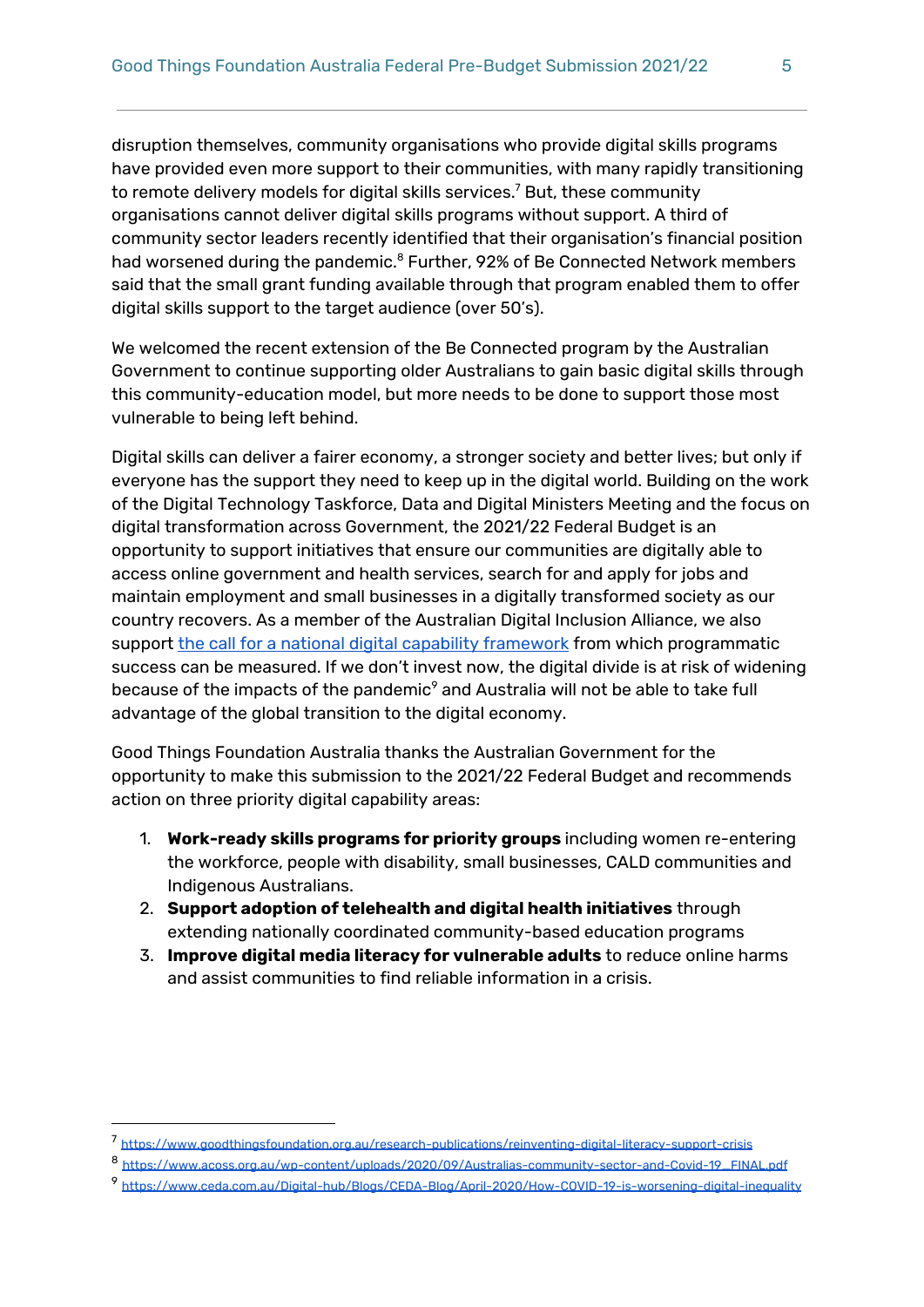# <span id="page-5-0"></span>**Essential, work-ready digital skills to maximise participation in the digital economy**

#### **Invest in a nationally coordinated, community-based work readiness digital upskilling program to reach priority groups at higher risk of being left behind.**

The pandemic has seen millions of Australians newly out of work, working reduced hours, or on government income subsidies. Being out of the workforce or on low incomes puts people at higher risk of being on the wrong side of the digital divide, $^{\rm 10}$  and this has the potential to be magnified in light of workplaces undertaking rapid digital transformation during the pandemic and transition to a digital economy.

Even before COVID-19 saw a rapid digitisation in workplaces, it was anticipated that by 2030 over 90% of jobs will need digital skills and 45% will need more advanced digital capabilities. 11

In this new operating environment, digital capabilities are needed to:

- Apply for jobs and get back into the workforce
- Maintain work through rapid technology changes
- Start or run small businesses in this new operating environment
- Undertake professional development activities to improve employability
- Access government support while transitioning into new work environments.

### <span id="page-5-1"></span>Priority Groups

While many people could benefit from this support, tailoring support towards people in several priority groups will see the most impact from digital upskilling initiatives.

Women are less digitally included than men in Australia, $^\mathrm{12}$  and have been highly impacted by job losses due to the pandemic. Investing in improving digital capabilities is a key strategy to enabling women to return to work and fully participate in the digital economy.<sup>13</sup> In addition to helping women back into the workforce in the short term, there is a need for women to improve their digital skills to maintain existing jobs and participate in growth industries such as aged care, healthcare, social services, disability support services, and education. $^{\text{14}}$  Support should be targeted towards women with low or no digital skills, in low income families, who are unemployed, or in workplaces at risk of automation or newly requiring digital skills.

<sup>10</sup> [https://digitalinclusionindex.org.au/wp-content/uploads/2019/10/TLS\\_ADII\\_Report-2019\\_Final\\_web\\_.pdf](https://digitalinclusionindex.org.au/wp-content/uploads/2019/10/TLS_ADII_Report-2019_Final_web_.pdf) <sup>11</sup>[https://www.industry.gov.au/sites/default/files/May%202018/document/pdf/australia-2030-prosperity-through-inn](https://www.industry.gov.au/sites/default/files/May%202018/document/pdf/australia-2030-prosperity-through-innovation-full-report.pdf?acsf_files_redirect) [ovation-full-report.pdf?acsf\\_files\\_redirect](https://www.industry.gov.au/sites/default/files/May%202018/document/pdf/australia-2030-prosperity-through-innovation-full-report.pdf?acsf_files_redirect)

<sup>12</sup> [https://digitalinclusionindex.org.au/wp-content/uploads/2020/10/TLS\\_ADII\\_Report-2020\\_WebU.pdf](https://digitalinclusionindex.org.au/wp-content/uploads/2020/10/TLS_ADII_Report-2020_WebU.pdf)

<sup>13</sup>[https://www.pmc.gov.au/office-women/economic-security/wess/repair-and-rebuild-womens-workforce-participatio](https://www.pmc.gov.au/office-women/economic-security/wess/repair-and-rebuild-womens-workforce-participation-and-further-close-gender-pay-gap) [n-and-further-close-gender-pay-gap](https://www.pmc.gov.au/office-women/economic-security/wess/repair-and-rebuild-womens-workforce-participation-and-further-close-gender-pay-gap)

<sup>14</sup> <https://womensworkforceparticipation.pmc.gov.au/sites/default/files/towards-2025-strategy.pdf>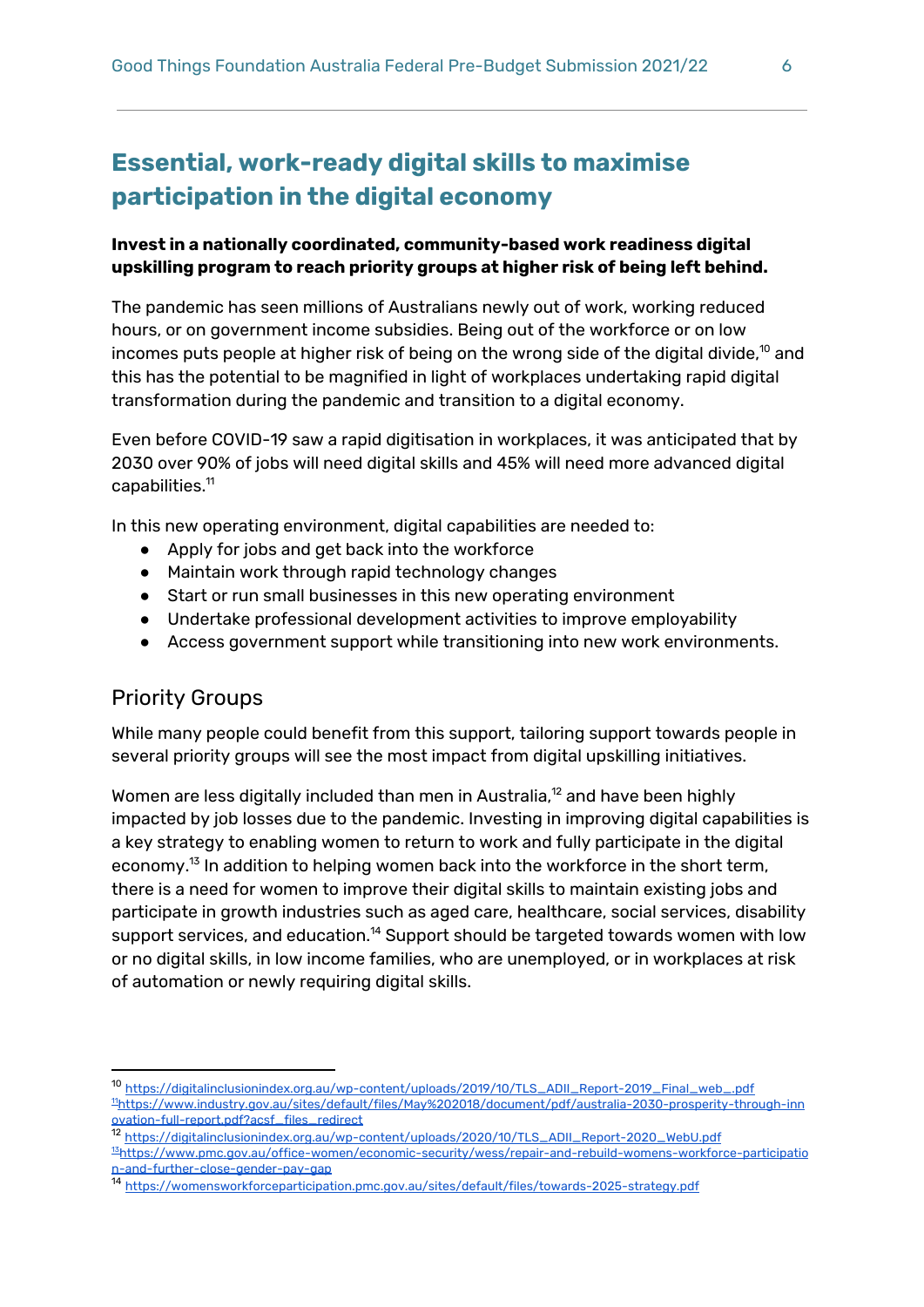Australian small businesses have lagged behind medium and large enterprises in all measures of digital adoption. $^{15}$  The recent crises have seen small businesses rapidly innovate, with 40% having changed business models in order to respond to the world around them. $^{16}$  Small businesses need to undertake digital transformation to remain competitive, and improving digital capabilities in this sector will help them to maintain employment, and potentially expand.

People with disability aged 15-64 are twice as likely to be unemployed as those without a disability in Australia, and 1 in 10 are underemployed. $^{\imath\tau}$  34% reported lacking the necessary skills or education as a barrier to finding work.<sup>18</sup> People with disability are also more likely to be digitally excluded in Australia, with the ADII showing a significant gap in digital ability, $^{19}$  and may need more tailored supports to gain the essential work-ready skills required.

Additionally, Indigenous Australians and CALD communities, particularly newly arrived migrants or refugees, could particularly benefit from community-based, culturally appropriate digital inclusion support to be work-ready as the economy transforms. The ADII shows that First Nations people have lower levels of digital ability and are more at risk of digital exclusion. $^{20}$  The work of organisations such as First Nations Media (inDigiMOB) and the National Centre for Indigenous Excellence has helped to identify the issues around the digital divide for Aboriginal and Torres Strait Islander communities and have begun to close the skills gap. Additional funding support for digital ability programs as part of the development and implementation of a national Indigenous Digital Inclusion Plan (recommended by the 2018 Regional Telecommunications Review) would be beneficial. For newly arrived migrants and refugees in CALD communities, digital exclusion can have significant impacts on successful settlement in Australia, including their ability to find and maintain work or establish small businesses and participate in professional development and training opportunities. Trusted support in familiar community environments would assist to reduce the digital skills divide for this priority group and improve employment outcomes.

### <span id="page-6-0"></span>Supporting digital skills development

Online learning platforms such as the Digital Skills [Finder,](https://www.skillfinder.com.au/) [Regional](https://regionaltechhub.org.au/) Tech Hub and [Good](https://learning.goodthingsfoundation.org.au/) Things [Learning](https://learning.goodthingsfoundation.org.au/) already exist to help people to digitally upskill for the workplace and small business, but many members of these priority groups may not have the access, skills or confidence to independently learn online. To support the uptake and implementation of the digital upskilling platforms available to these priority groups, a

<sup>19</sup> [https://digitalinclusionindex.org.au/wp-content/uploads/2020/10/TLS\\_ADII\\_Report-2020\\_WebU.pdf](https://digitalinclusionindex.org.au/wp-content/uploads/2020/10/TLS_ADII_Report-2020_WebU.pdf)

<sup>15</sup> <https://www.asbfeo.gov.au/sites/default/files/ASBFEO%20Small%20Business%20Counts%20Dec%202020%20v2.pdf> 16

<https://www.asbfeo.gov.au/sites/default/files/ASBFEO%20Small%20Business%20Counts%20Dec%202020%20v2.pdf> <sup>17</sup> <https://www.aihw.gov.au/reports/disability/people-with-disability-in-australia/contents/employment>

<sup>&</sup>lt;sup>18</sup>[https://www.aihw.gov.au/reports/dis/73-1/people-with-disability-in-australia/contents-1/employment/employment](https://www.aihw.gov.au/reports/dis/73-1/people-with-disability-in-australia/contents-1/employment/employment-participation-needs-and-challenges#Difficulty%20finding%20work)[participation-needs-and-challenges#Difficulty%20finding%20work](https://www.aihw.gov.au/reports/dis/73-1/people-with-disability-in-australia/contents-1/employment/employment-participation-needs-and-challenges#Difficulty%20finding%20work)

<sup>20</sup> [https://digitalinclusionindex.org.au/wp-content/uploads/2020/10/TLS\\_ADII\\_Report-2020\\_WebU.pdf](https://digitalinclusionindex.org.au/wp-content/uploads/2020/10/TLS_ADII_Report-2020_WebU.pdf)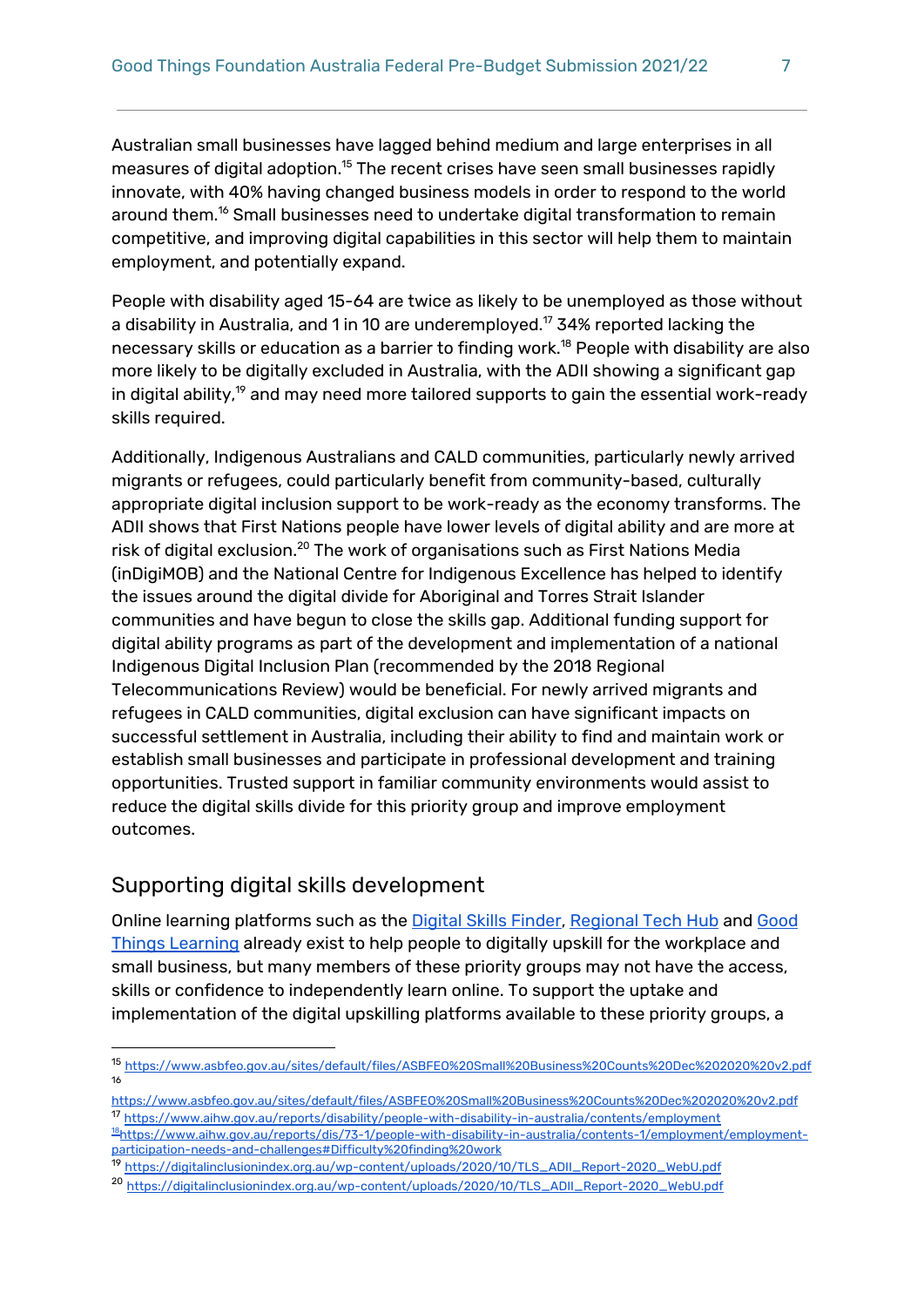work-ready digital capability support program is required that is locally-run, community based, and nationally developed and coordinated.

As a world leader in delivering digital inclusion programs, we know that digital skills programs work when there is a combination of high-quality online learning resources with grant-funded, tailored support in local community settings. The Australian Government funded Be Connected program has tested this model and shown that it works, with our research indicating that **87% of learners are now confident or very confident to search the internet independently** as a result of participating in the program. The Productivity Commission recently identified that foundational work-ready digital literacy programs need to be delivered through channels like community adult education, in addition to school and VET providers, to reach those who would not engage in formal education. $^{21}$  Additionally, our work in the UK has shown that the trust at-risk people have in the workforce of community organisations to provide sound advice and guidance makes them an effective delivery model to support them to build work ready digital skills.<sup>22</sup>

Critical community-based infrastructure is already in place to rapidly scale and implement work-ready digital literacy programs to meet the demands of the COVID world and the priority groups identified. For example, within our own national network of 3,500 community organisations delivering digital skills programs, we know that 70% support people with disabilities to learn digital skills and 85% are interested in accessing additional resources and support to help them to do so. Additionally, 71% have connections with local businesses, with 20% already providing digital skills support to local businesses and employees.

With minimal additional investment, people in the identified priority groups can access free, digital skills support to ensure that everyone can equally get back into the workforce, upskill, access online services, and participate in the rapidly transforming digital economy as Australia recovers from the pandemic.

### <span id="page-7-0"></span>Recommendations

- 1. **Invest \$5.5m per year over 5 years** in a nationally coordinated, community-based support program to deliver the work-ready digital skills to find and maintain employment for women and small businesses.
	- a) \$1.5m per year to coordinate and capacity build a national network of digital mentors in community-based organisations, upskilled and resourced to deliver work-ready digital skills programs and design individual learning plans to women and small business owners and employees.

<sup>&</sup>lt;sup>21</sup>[https://www.pc.gov.au/inquiries/completed/skills-workforce-agreement/report/skills-workforce-agreement-overvie](https://www.pc.gov.au/inquiries/completed/skills-workforce-agreement/report/skills-workforce-agreement-overview.pdf) [w.pdf](https://www.pc.gov.au/inquiries/completed/skills-workforce-agreement/report/skills-workforce-agreement-overview.pdf)

<sup>22</sup> <https://www.goodthingsfoundation.org/research-publications/shocks-knocks-and-skill-building-blocks>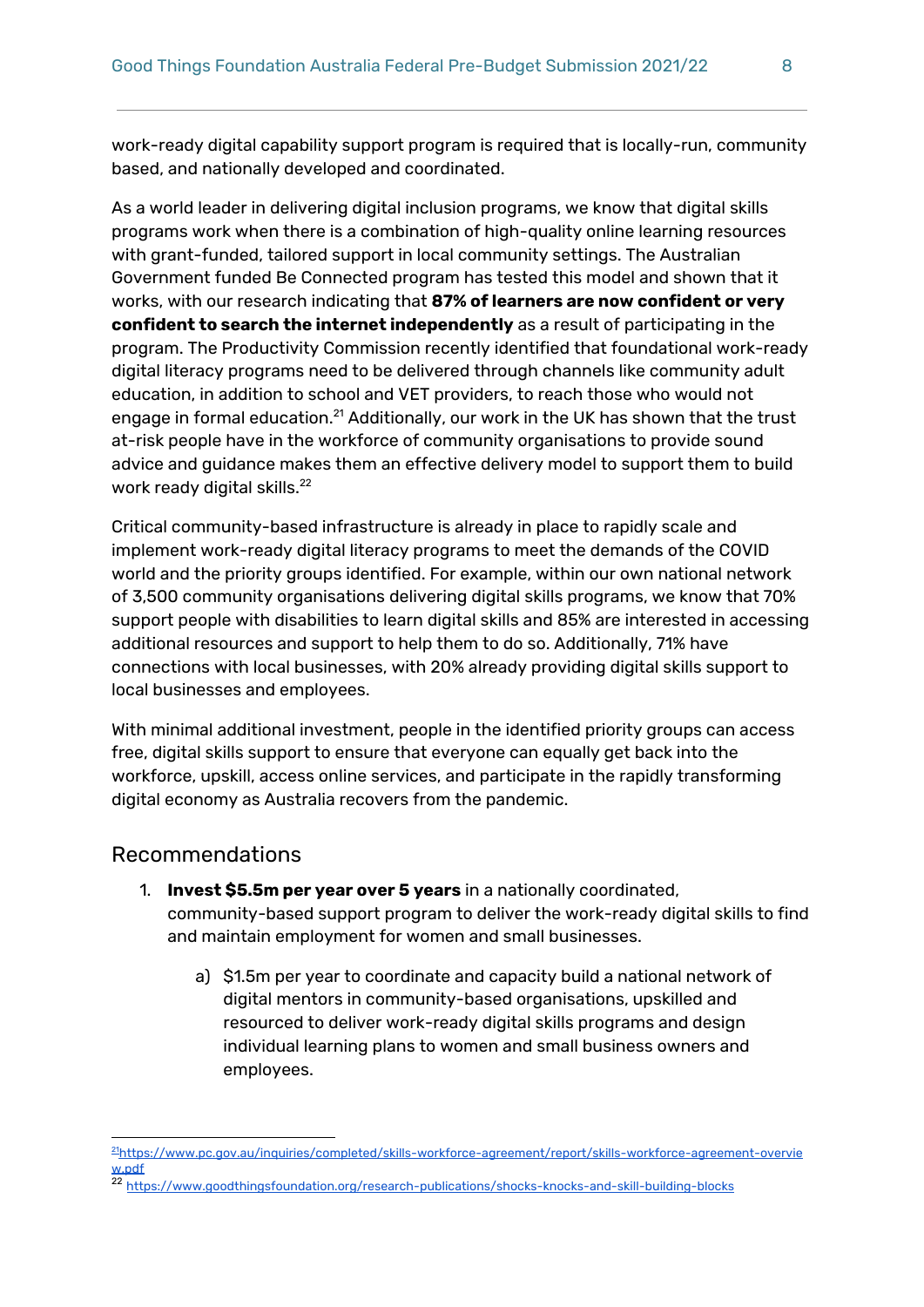- b) \$4 million per year in small grants for community organisations to support personalised digital mentoring and upskilling to these priority groups.
- 2. **Invest \$5.5m per year over 3 years** in a nationally coordinated, community-based support program to support people with disability to gain work-ready digital skills. This must include funding to support co-design of program delivery and accessible resources, small grants to support delivery through existing community-based organisation networks and train-the-trainer packages for digital mentors.
- 3. Invest in a multi-year work-ready digital skills education program as part of an Indigenous Digital Inclusion Plan focusing on supporting Aboriginal and Torres Strait Islanders to gain or maintain employment or small businesses, co-designed and run in partnership with indigenous owned and community-controlled organisations. This needs to build on the experience of organisations such as First Nations Media (inDigiMOB) and National Centre of Indigenous Excellence, with culturally appropriate learning resources, digital mentor upskilling, and small grant-funding for community-based delivery organisations.
- 4. Invest in a pilot work-ready digital skills education program for CALD communities, focusing on newly arrived migrants and refugees, ensuring funding is available for appropriately translated and accessible materials, train-the-trainer activities for digital mentors, and small grant-funding for community-based delivery organisations.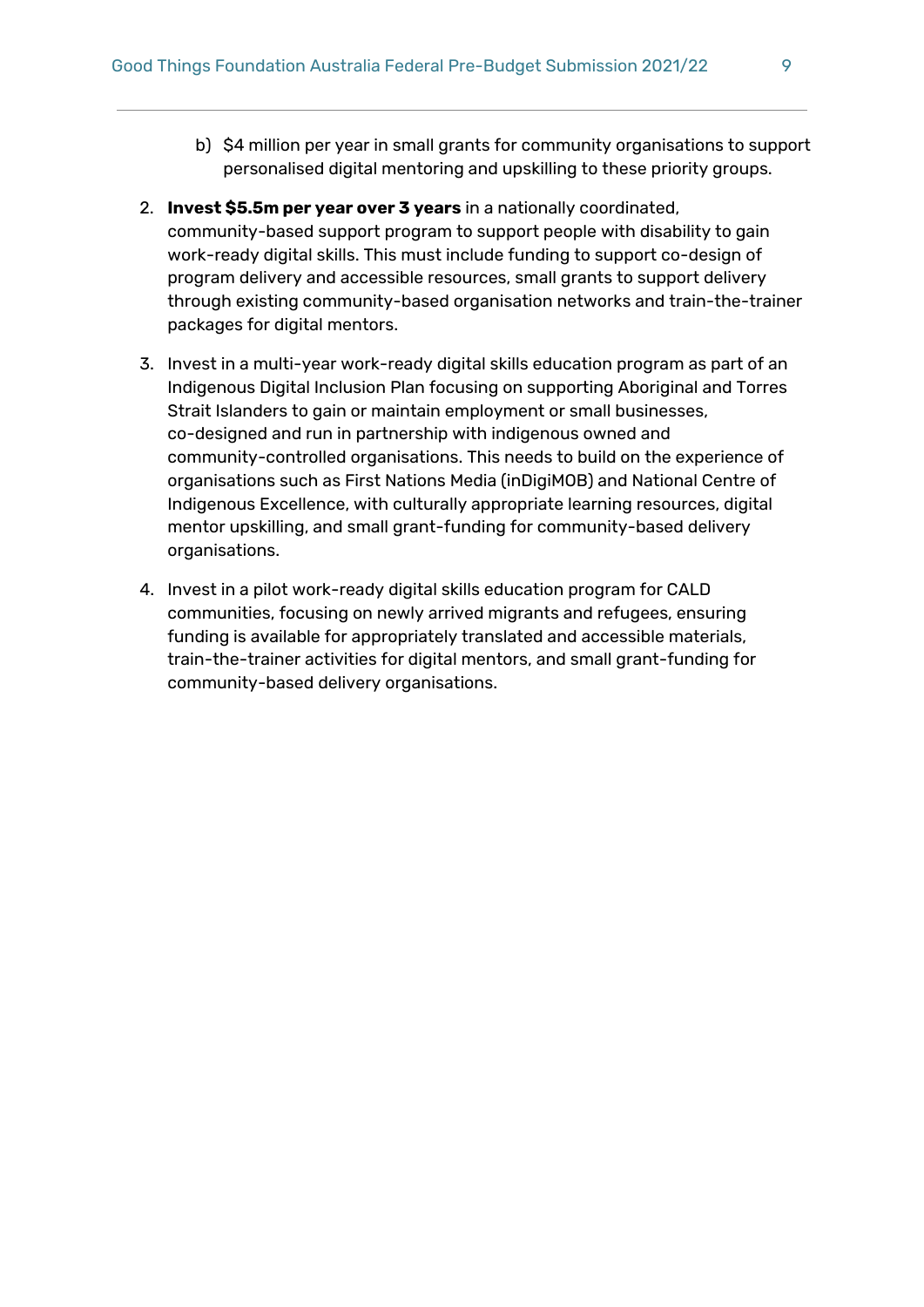# <span id="page-9-0"></span>**Support adoption of telehealth and digital health initiatives**

#### **Invest in community education programs that support skills to access telehealth and digital health initiatives.**

Significant advancements have been made in digital health during the pandemic. Telehealth - patients and medical professionals interacting via a digital device or phone - alone has seen a rapid rise in use, reaching over 10 million patients since March 2020.  $^{23}$  However, by October, 92% of these telehealth consults occurred by telephone rather than through video conferencing, indicating a big opportunity to enhance ongoing uptake of new clinical service delivery models that support digital health ecosystems. $^{24}$ 

One of the most significant barriers facing the digital health agenda is how to engage those hardest-to-reach with low or no digital health literacy skills or confidence and introduce them to online health information and services. The digital divide is recognised as an issue impacting the uptake of digital health initiatives in both [Australia's](https://www.digitalhealth.gov.au/about-us/national-digital-health-strategy-and-framework-for-action) National Digital Health Strategy and the National Digital Health [Workforce](https://www.digitalhealth.gov.au/sites/default/files/2020-11/Workforce_and_Education-Roadmap.pdf) and [Education](https://www.digitalhealth.gov.au/sites/default/files/2020-11/Workforce_and_Education-Roadmap.pdf) Roadmap.

Consumers particularly at-risk are people who have higher incidences of chronic health conditions or are at greater risk of mental health issues (such as older people, Aboriginal and Torres Strait Islanders, people living in rural and remote areas, and people with disability). Digitally upskilling at-risk consumers allows them to benefit from important government initiatives such as My Health Record and electronic prescribing, medicare funded telehealth appointments, access information through Health Direct or online mental health services such as Head to Health, access a range of online information and resources safely and understand if that information is reliable and trustworthy.

Good Things Foundation Australia's Health My Way [program,](https://www.goodthingsfoundation.org.au/projects/health-my-way) funded by the Australian Digital Health Agency, has been delivered through our Network in 75 communities across Australia during 2019-2021. This program has shown that despite the challenges of the pandemic, with funded, locally provided, tailored support, people at risk of digital exclusion can better participate in the digital health environment. After participating in our pilot program, **80% of people increased their digital health literacy skills and confidence**. Further, our experience working in the UK on the 'Widening Digital Participation Programme' using similar, co-designed placed-based models shows a **six-to-one return on investment** from digital health literacy initiatives, as well as improvements in people feeling less lonely and isolated. $^{25}$ 

From our recent work consulting with digital health and community experts through the *Expanding Digital Health* roundtable series in 2020, a joint initiative of Good Things

- <sup>24</sup> <https://coh.centre.uq.edu.au/telehealth-and-coronavirus-medicare-benefits-schedule-mbs-activity-australia>
- <sup>25</sup> <https://digital-health-lab.org/>

<sup>23</sup>[https://www.digitalhealth.gov.au/newsroom/media-releases/recent-media-releases/digital-health-skills-and-training](https://www.digitalhealth.gov.au/newsroom/media-releases/recent-media-releases/digital-health-skills-and-training-more-important) [-more-important](https://www.digitalhealth.gov.au/newsroom/media-releases/recent-media-releases/digital-health-skills-and-training-more-important)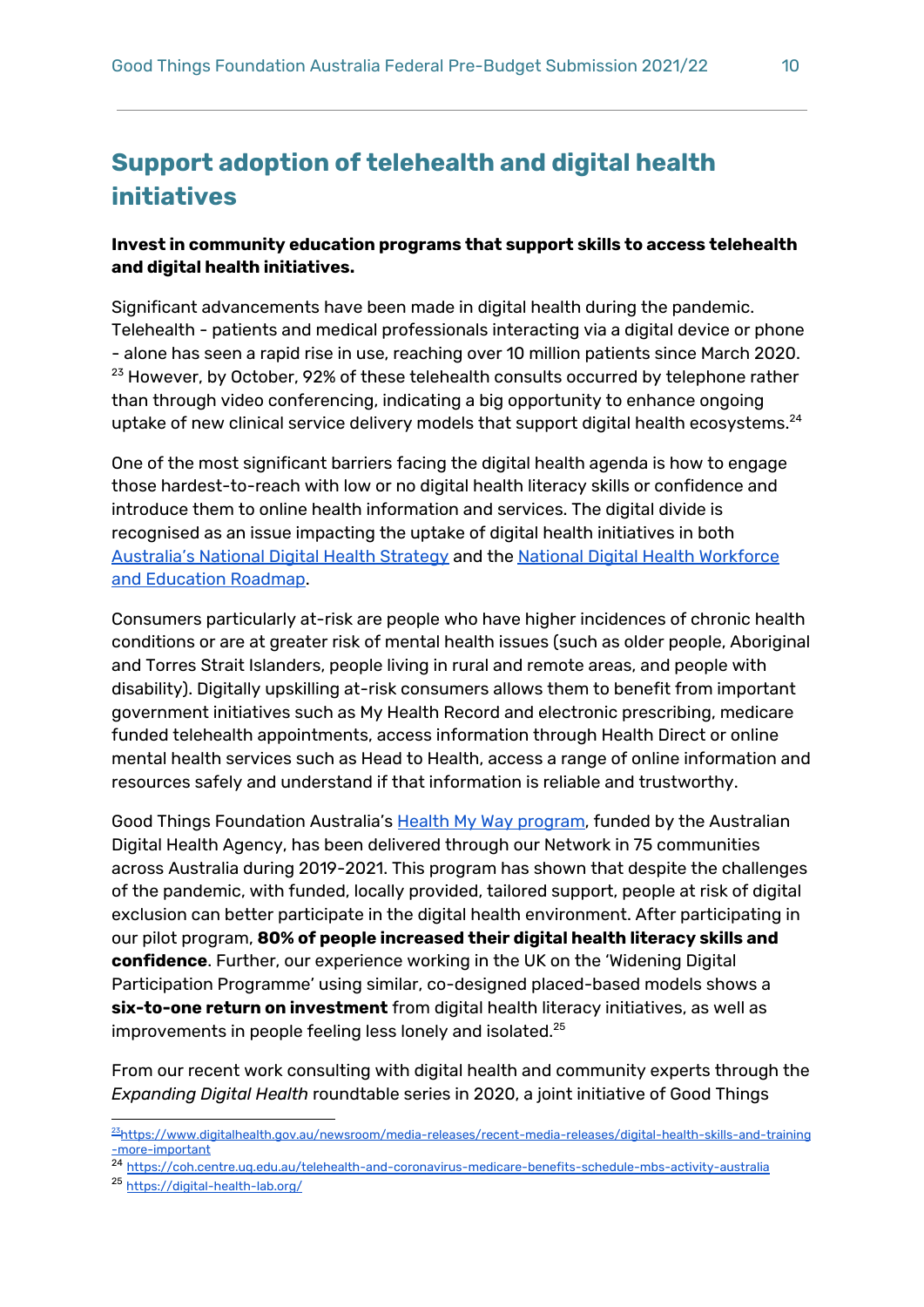Foundation and Australian National University, we heard the need for continued and expanded availability of digital health support which is community-led so that its tailored to the specific needs of the community and its most vulnerable populations. These programs must be co-designed and supported over sufficiently long periods of time to enable outcomes to be measured. Digital health technology is rapidly changing and ongoing support will be required to help at-risk consumers to keep up.

The thousands of community organisations already delivering digital skills support to their communities $^{\rm 26}$  are well-placed to nationally scale and deliver digital health literacy programs to at-risk Australians and vulnerable clients, but investment and support is required to enable this work to continue beyond June 2021.

Additionally, trialling and evaluating the introduction of a digital health support role embedded in general practice was a key recommendation of senior policy makers, researchers and other stakeholders across government research and community sector attending the *Expanding Digital Health* roundtable series. This role would support patients within the practice setting to book appointments online, use the practice's telehealth platform for consultations, use e-prescriptions, access their vaccination history online, access their My Health Record, use home monitoring equipment, digitally record their activity/steps and more. Consumer research indicates that support from clinicians may assist people to more readily adopt digital health tools. $^{27}$ 

#### <span id="page-10-0"></span>Recommendations

- 1. **Invest \$3.5m per year for 3 years** to nationally scale digital health community education programs to consumers across 500 locations. These programs will build capability in accessing telehealth and digital health initiatives through community-based learning models. This must include:
	- a) \$1m per year to capacity build and coordinate a national network of community organisations that specialise in skills provision to deliver digital health literacy support. This would include upskilling community sector staff and volunteers on best practice digital health mentoring, creating mentoring resources, and developing up-to-date, quality online digital health learning content that can be delivered through blended face-to-face and remote delivery models.
	- b) \$2.5m per year in small grant-funding distributed nationally across 500 participating community organisations, enabling their program delivery.
- 2. **Invest \$1m over 12 months** in a pilot program to trial a new role in General Practice to help GPs better support their patients to manage their health and care using digital technology.

<sup>&</sup>lt;sup>26</sup> <https://www.beconnectednetwork.org.au/be-connected-network/find-help-locally#/map>

<sup>27</sup> [https://www.accenture.com/\\_acnmedia/PDF-135/Accenture-Health-Consumer-Survey-AUS-2020.pdf#zoom=40](https://www.accenture.com/_acnmedia/PDF-135/Accenture-Health-Consumer-Survey-AUS-2020.pdf#zoom=40)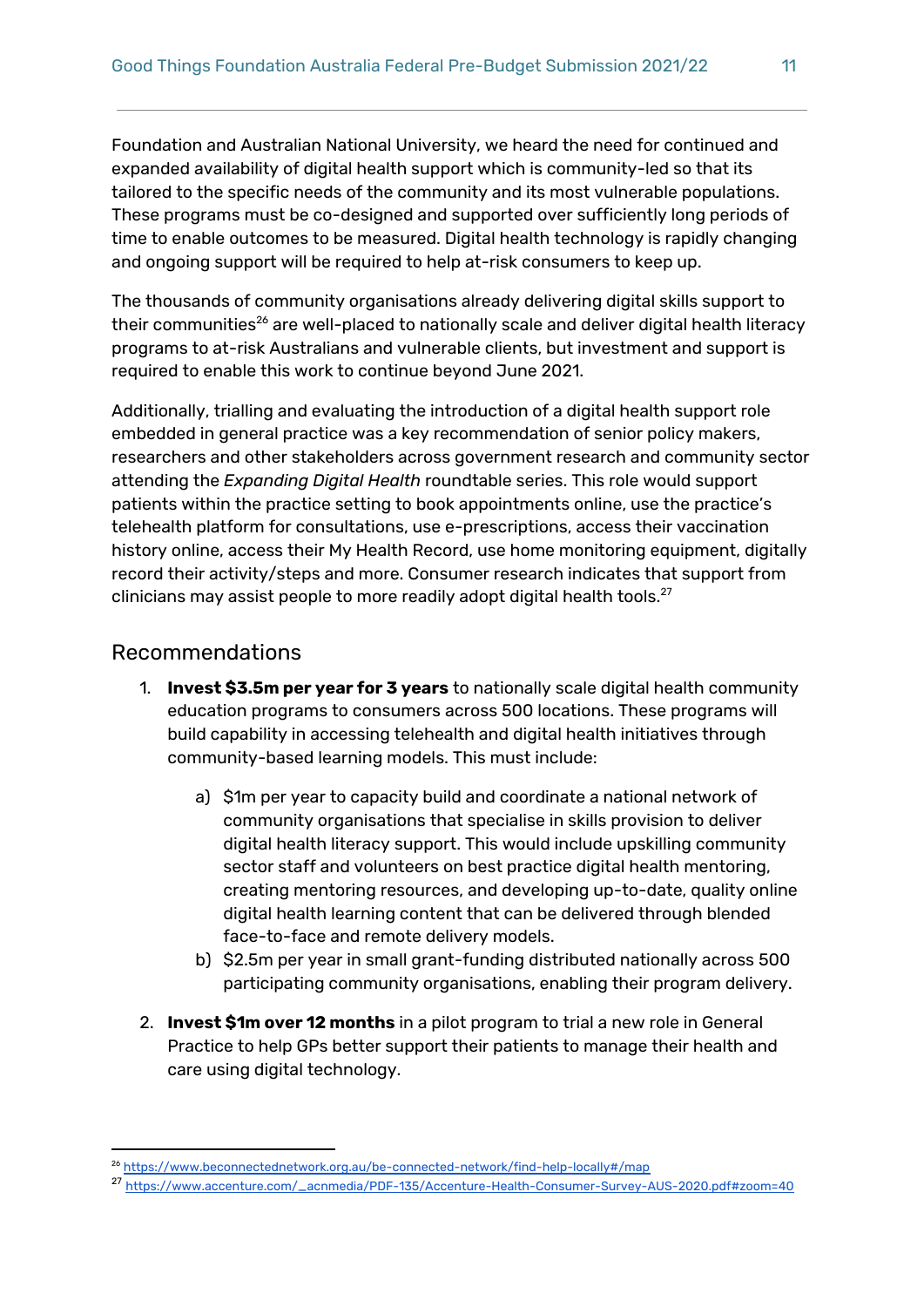# <span id="page-11-0"></span>**Improve digital media literacy and online safety for vulnerable people**

#### **Invest in digital media literacy programs delivered through community organisations for adults with low awareness to reduce online harms and prepare for emergencies.**

The combination of the recent Black Summer bushfires and COVID-19 pandemic has "provided fertile circumstances for the spread of false and misleading information, distributed with and without malicious intent."<sup>28</sup> Yet, we know that misinformation causes real world harms, ranging from health and safety to electoral integrity. $^{29}$  The ACCC's 2019 Digital Platforms Inquiry report recommended that the Australian Government establishes a community-based education program that develops resources and trains community organisations (including libraries, seniors centres and community centres) to upskill all Australians in identifying and scrutinising online news, building on the model of the Be Connected program.<sup>30</sup>

The findings from the recent Royal Commission into National Natural Disaster Arrangements highlighted the important role of community organisations in disasters and the need for national community education campaigns on finding reliable and timely information in preparing people ahead of emergency situations:

"Community education and engagement programs have an important role in educating and engaging communities. Governments, emergency service agencies and non-government organisations must continue to extend and use these programs to encourage disaster resilience within their communities and to provide accessible, accurate and authoritative information. This empowers people at all levels to become more self-reliant and better prepared." 31

Programs exist for children to build their digital media literacy, such as through schools, the ABC and the work of organisations like the Alannah and Madeline Foundation. Programs are now needed to target other vulnerable groups, such as adults who have low levels of digital skills.

The Online Safety Bill currently has amendments proposed to provide greater powers to the eSafety Commissioner to manage online harms. However, community-based education will still be needed to ensure people with low engagement with government campaigns understand the reporting mechanisms available to them. Parents play an important role in keeping children safe online, and research from the eSafety Commission shows that 95% of parents agree that they need additional information

<sup>28</sup>[https://www.acma.gov.au/sites/default/files/2020-06/Misinformation%20and%20news%20quality%20position%20pa](https://www.acma.gov.au/sites/default/files/2020-06/Misinformation%20and%20news%20quality%20position%20paper.pdf) [per.pdf,](https://www.acma.gov.au/sites/default/files/2020-06/Misinformation%20and%20news%20quality%20position%20paper.pdf) pg 2.

<sup>&</sup>lt;sup>29</sup>[https://www.acma.gov.au/sites/default/files/2020-06/Misinformation%20and%20news%20quality%20position%20pa](https://www.acma.gov.au/sites/default/files/2020-06/Misinformation%20and%20news%20quality%20position%20paper.pdf) [per.pdf](https://www.acma.gov.au/sites/default/files/2020-06/Misinformation%20and%20news%20quality%20position%20paper.pdf)

<sup>30</sup> <https://www.accc.gov.au/system/files/Digital%20platforms%20inquiry%20-%20final%20report.pdf>

<sup>31</sup>[https://naturaldisaster.royalcommission.gov.au/publications/royal-commission-national-natural-disaster-arrangemen](https://naturaldisaster.royalcommission.gov.au/publications/royal-commission-national-natural-disaster-arrangements-report) [ts-report](https://naturaldisaster.royalcommission.gov.au/publications/royal-commission-national-natural-disaster-arrangements-report), p. 247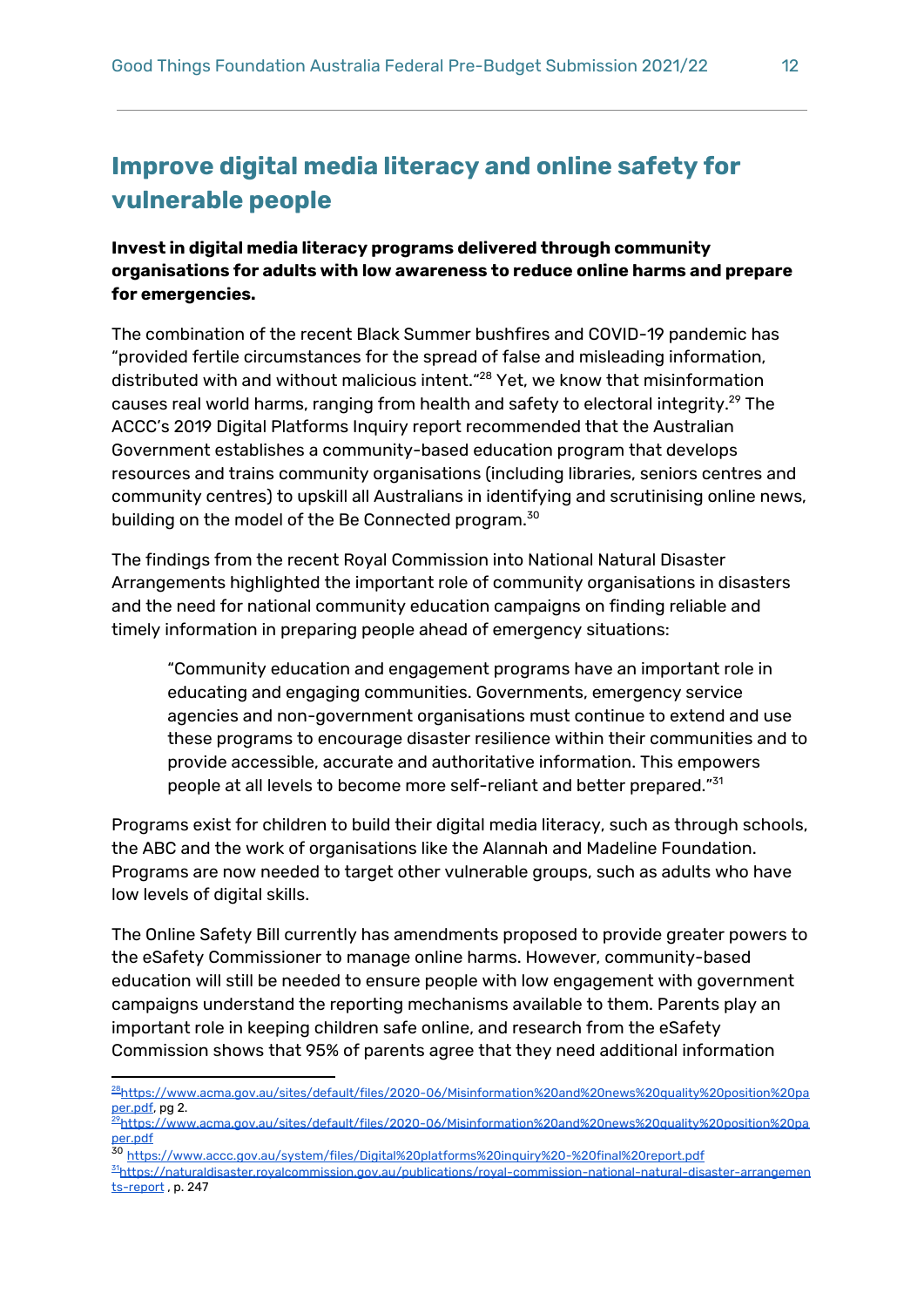about online safety to support their children. $^{\text{32}}$  In particular, low income families are one of the groups most at risk of experiencing digital exclusion, as seen with the barriers to access online schooling during the pandemic, so may need additional support.

Those who are most at risk of digital exclusion plus those with low levels of understanding of misinformation and online harms could benefit from tailored programs and supports. In order to reduce online harms for vulnerable groups, support online safety legislation, and help people with low digital media literacy skills to navigate and find reliable information that support their activities during times of crisis, an effective, funded community-education based approach is required.

#### <span id="page-12-0"></span>Recommendations

- 1. **Invest \$1.5m** for a nationally coordinated, locally delivered emergency digital preparedness 18 month pilot program delivered through existing community infrastructure channels, including: small grant funding for community organisations hosting digital skills training and funding for a train-the-trainer program for digital mentors.
- 2. **Invest \$3m** in community-based education programs to upskill people with low digital literacy on reporting and managing online harms and finding reliable information online to reduce the unintentional spread of misinformation.

<sup>32</sup> <https://www.esafety.gov.au/sites/default/files/2019-07/eSafety%20Research%20Parenting%20Digital%20Age.pdf>